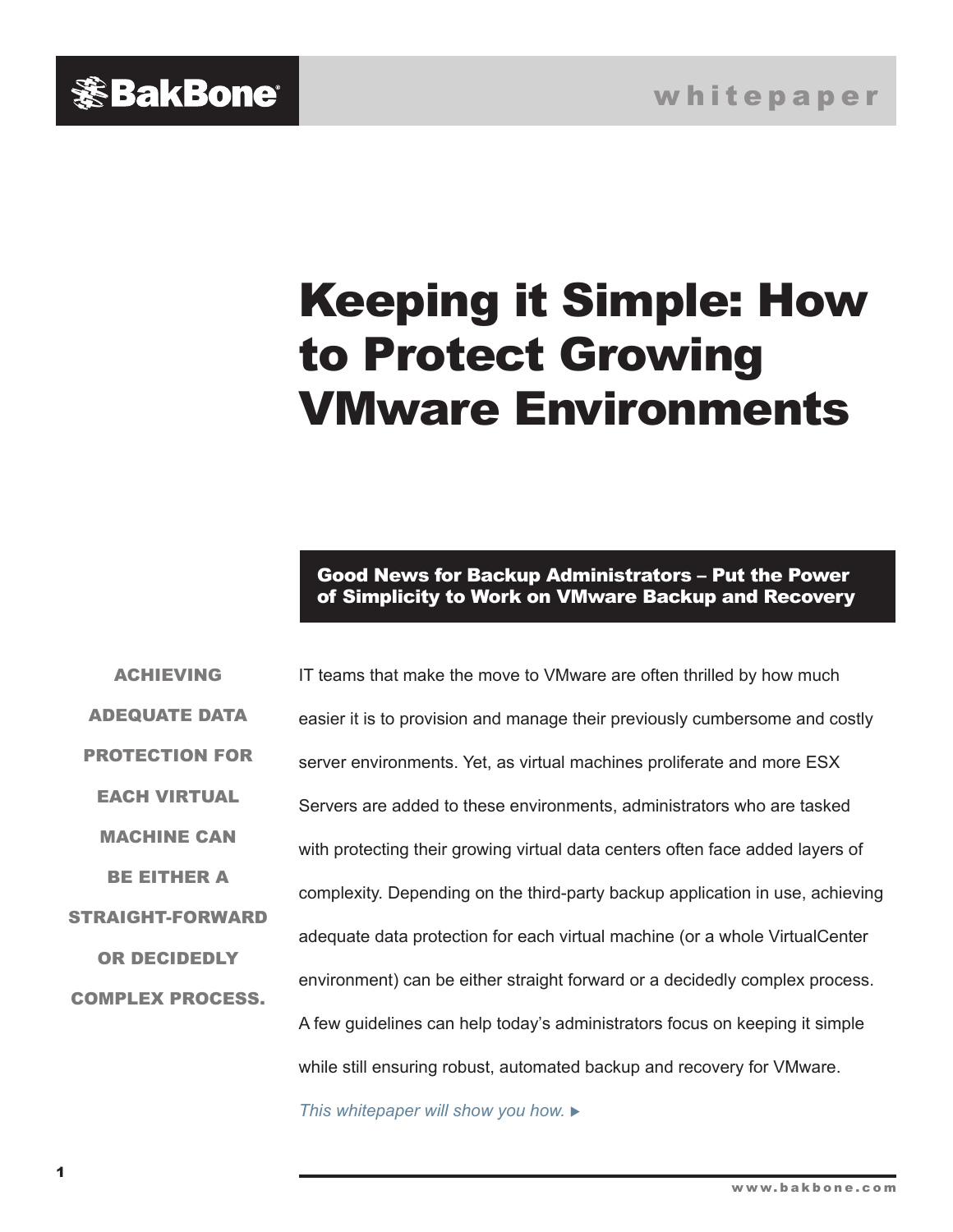## **※BakBone**

Keeping it Simple: How to Protect Growing VMware Environments Backup Administrators – Put the Power of Simplicity to Work on VMware Backup and Recovery

## Avoiding Extra Work When Protecting Virtual Machines

As VMware evolved to meet the needs of its growing customer base, the company built an excellent foundation for data protection. Designed to work in conjunction with third-party backup software applications, VMware engineered its own point-in-time snapshot functionality to appropriately quiesce and reconvene operations of one or more virtual machines. This has allowed VMware to produce consistent disk-based backup images without undue disruption to end-user operations.

To help centralize and further streamline its backup/recovery operations, VMware developed its own VMware Consolidated Backup (VCB) set of utilities to back up virtual machines (VMs) from each ESX Server to a centralized VCB Proxy Server.

Such foundational moves have paved the way for faster protection of virtual environments. But, they represent only half of the story for automated backup of VMware environments. The other half of the equation relates to how smoothly your third-party backup software application picks up where VMware leaves off – ensuring automated, successful backups and easy restores with minimal impact on staff time.

While most data protection solutions now claim integration with VMware, a closer look often leads to a few uncomfortable realities. The following tips can help you avoid adding more work to an already busy IT schedule:

#### 1. Automate Discovery of the Current Status of Your Virtual Machines

Due to the dynamic nature of VMware environments, administrators may add or remove many virtual machines, move them to resource-free servers, power up one set or power down others. Such moves impact backup operations and should be automatically reflected by the backup software within its own discovery process.

#### 2. Avoid Using Old Ways to Back Up a New Architecture

Many backup and recovery applications still rely on old-fashioned command line interfaces and non-intuitive steps to back up virtual machines and work with VCB. Instead, look for an intuitive user interface with point-and-click operations.

#### 3. Avoid Writing and Updating Scripts

VCB offers data protection vendors the ability to work with specific pre- and post-processing backup scripts and commands so the system knows when to quiesce certain VM operations, when to create snapshots and when to clean up after backups are completed. Such VMware communications are a useful function of your backup software. What's not useful, however, is when the backup software passes the increasingly complex job of pre- and post-command scripting onto the backup administrator. This now requires administrators to spend time mastering the VCB Proxy Server's own language, along with writing/updating scripts for key backup jobs. Instead, look for backup software that automates and offloads scripting from the backup administrator. This can make it easier for less-experienced IT staffers to perform basic backup/restore functions.

#### 4. When It Comes to Backup, Think Big and Small

Some backup administrators may want to perform image-level backups of only certain VMs. Others may want to back up all VMs on multiple ESX Servers. Still, others may want to back up (and restore) individual Microsoft Windows-based files in key VMs. It's a good idea to understand how easy (or hard) it is to accomplish backups and restores from within the backup vendor's software interface.

DATA PROTECTION SOLUTIONS NOW CLAIM INTEGRATION WITH **VMWARE**.

WHILE MOST

A CLOSER LOOK

OFTEN LEADS

TO A FEW

#### UNCOMFORTABLE

REALITIES.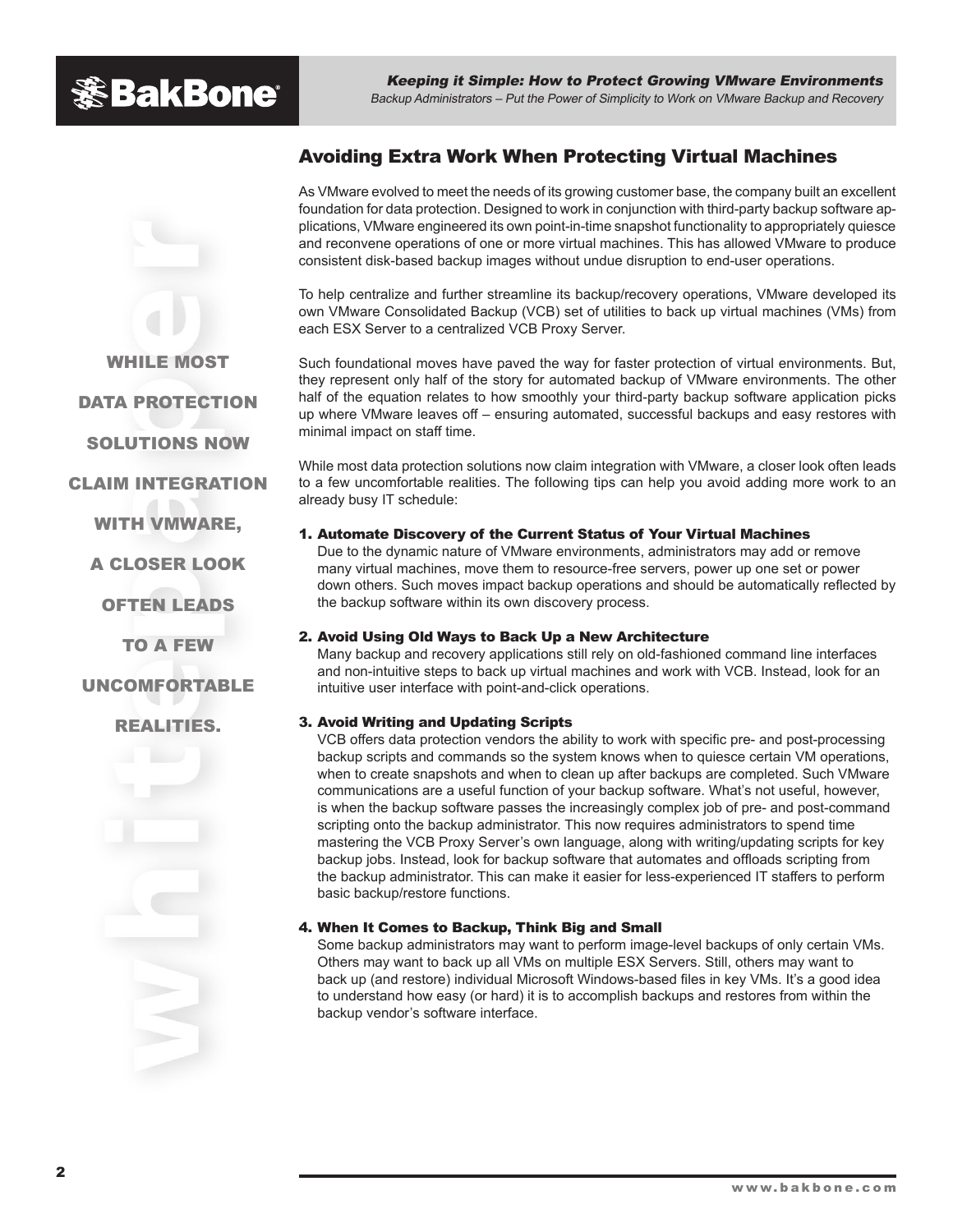## **※BakBone**

Keeping it Simple: How to Protect Growing VMware Environments Backup Administrators – Put the Power of Simplicity to Work on VMware Backup and Recovery

### Letting the 'GUI' Simplify VMware Backup and Recovery

ALL RESTORES —

FROM INDIVIDUAL

FILES TO FULL VM

IMAGES — CAN

BE PERFORMED

BY THE BACKUP

ADMINISTRATOR

USING A BASIC, POINT-

AND-CLICK PROCESS.

#### Backup software integration with VMware means different things to different vendors. With Release 8.1 of its award-winning NetVault®: Backup software, BakBone Software applied the following tenets to help define its own levels of VMware integration offered to backup administrators. Such best practices have since been realized within BakBone's fully integrated NetVault: Backup VMware Plugin:

- 1. Make VM environment discovery a seamless process.
- 2. Simplify and empower the backup administrator's experience.
- **3.** Replace scripting with automation.
- 4. Make it easy to restore individual files or virtual machines.

The NetVault: Backup VMware Plugin hides its rich data protection functions and complete integration behind an intuitive graphical user interface (GUI). The result: Automation and time-savings for daily backup administration.

## Best Practice #1: Make VM Environment Discovery a Seamless Process

Backup administrators do not need to take time to manually update the backup software in order to reflect the latest changes to their VMware environment. As simple as refreshing the screen, NetVault: Backup's rich GUI automatically displays the hierarchical relationship between various ESX Servers and their VMs, including the current state of each VM. After being connected to the Virtual Infrastructure, NetVault: Backup naturally discovers and graphically depicts the current status of each VM within an individual ESX Server or in a complete VirtualCenter environment. Whether your VMware environment hosts Microsoft Windows or Linux guest operating systems, NetVault: Backup uses its VMware plugin to automatically discover and protect all your VMs.

## Auto-Discovery of Your VMware Environment



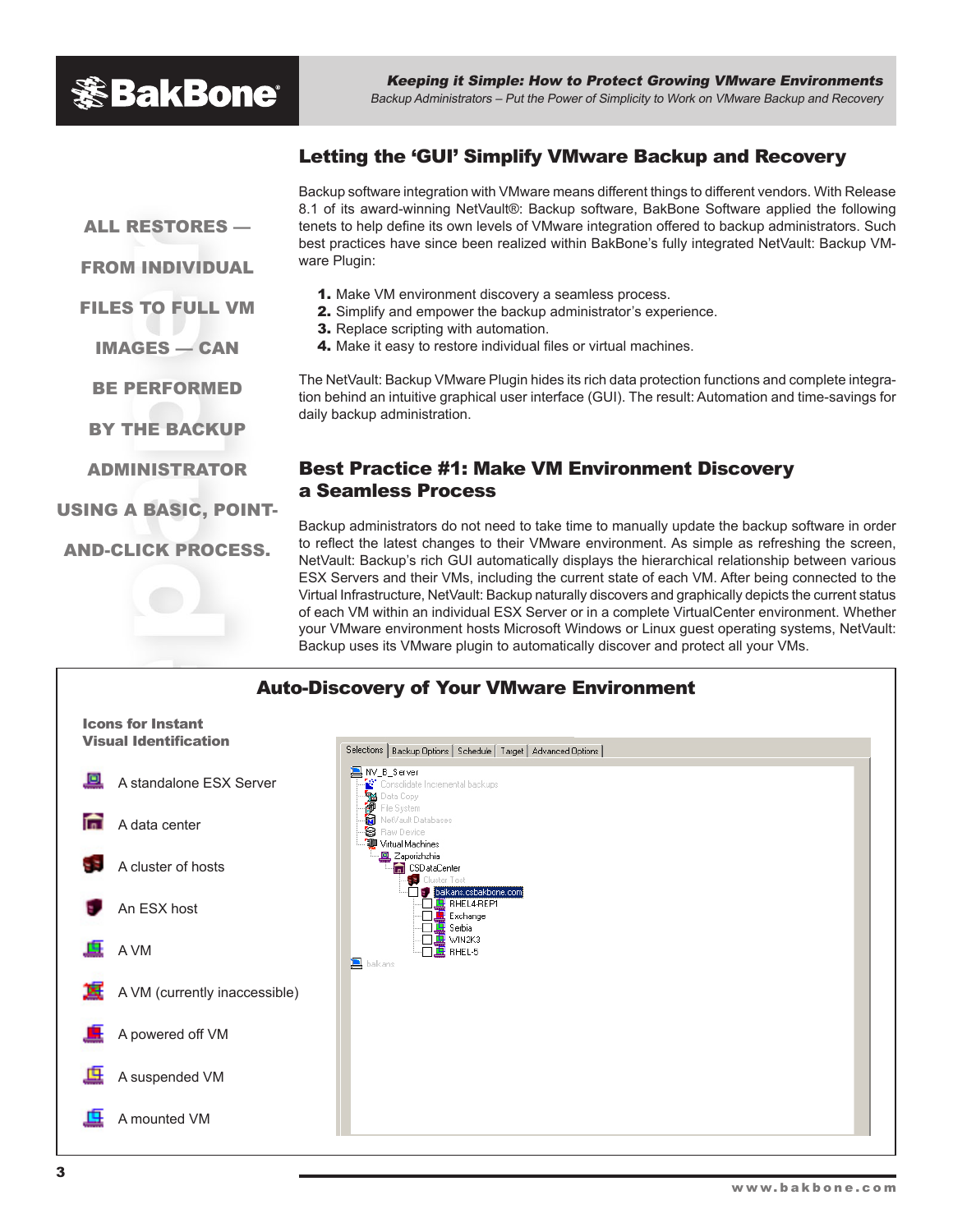

### Best Practice #2: Simplify and Empower the Backup Administrator's Experience

Instead of relying on awkward command-line functions, NetVault: Backup allows administrators to use a simple point-and-click process right from within its own GUI to set backup policies and select VMs for specific backup or restore.

## Five Steps to Back Up Your VMs

- 1. Within the Backup window, locate and open the **Virtual Machines plugin.**
- 2. Open one of the following nodes:
	- localhost node (for administrators performing backup from an ESX Server)
	- VirtualCenter Server node (for administrators performing backup from the VCB Proxy Server)
- **3.** Expand the hierarchy tree to view individual virtual machines. Now place a check mark in each box representing the virtual machine(s) you want to back up.
- 4. Set other options on the Schedule, Target or Advanced Options Tab.
- 5. Name the job, then click the Submit button.
- *(This process creates an image-level backup of each VM.)*



In just a few steps, administrators can see their latest backup and restore operations take effect.

## Quick VM Image Restores

- 1. Within the Restore window, following Steps 1 and 2 above.
- 2. Locate and select the appropriate VMware image listed in the saveset.
- 3. Finalize the job, using the Source, Target Client, Schedule or Advanced Options tabs.
- 4. Name the job, then click Submit to complete the restore process.

| Help<br>Ņ<br><b>NetVault</b><br>Job Title No Title<br>NV B Server<br>▾<br>Selections   Restore Options   Source   Target Client   Schedule   Advanced Options<br><b>Filter Options</b><br>□ By Date Range<br><sup>"那</sup> File System<br>Virtual Machines<br>$\frac{1}{x}$<br>From<br>REP-1 (Saveset 15) 12:12 07 Jul 2008<br>$\frac{1}{x}$<br>To<br>D. Zaporizhzhia<br><b>CSD</b> at a Center<br>balkans.csbakbone.com<br>Show On-line Status<br><b>PER FHEL4 REP1</b><br>No Title (Saveset 7) 13:12 16 Jun 2008<br>n<br>Apply Filter<br>Ā<br>No Title (Saveset 4) 03:20 13 Jun 2008 | N NetVault Restore      | $\Box$ D $\Box$         |
|----------------------------------------------------------------------------------------------------------------------------------------------------------------------------------------------------------------------------------------------------------------------------------------------------------------------------------------------------------------------------------------------------------------------------------------------------------------------------------------------------------------------------------------------------------------------------------------|-------------------------|-------------------------|
|                                                                                                                                                                                                                                                                                                                                                                                                                                                                                                                                                                                        | View Accept             |                         |
|                                                                                                                                                                                                                                                                                                                                                                                                                                                                                                                                                                                        |                         |                         |
|                                                                                                                                                                                                                                                                                                                                                                                                                                                                                                                                                                                        | Server Selection        |                         |
|                                                                                                                                                                                                                                                                                                                                                                                                                                                                                                                                                                                        |                         |                         |
|                                                                                                                                                                                                                                                                                                                                                                                                                                                                                                                                                                                        | Selection Method Plugin |                         |
|                                                                                                                                                                                                                                                                                                                                                                                                                                                                                                                                                                                        | NV_B_Server             |                         |
|                                                                                                                                                                                                                                                                                                                                                                                                                                                                                                                                                                                        |                         | Logon: default<br>12:37 |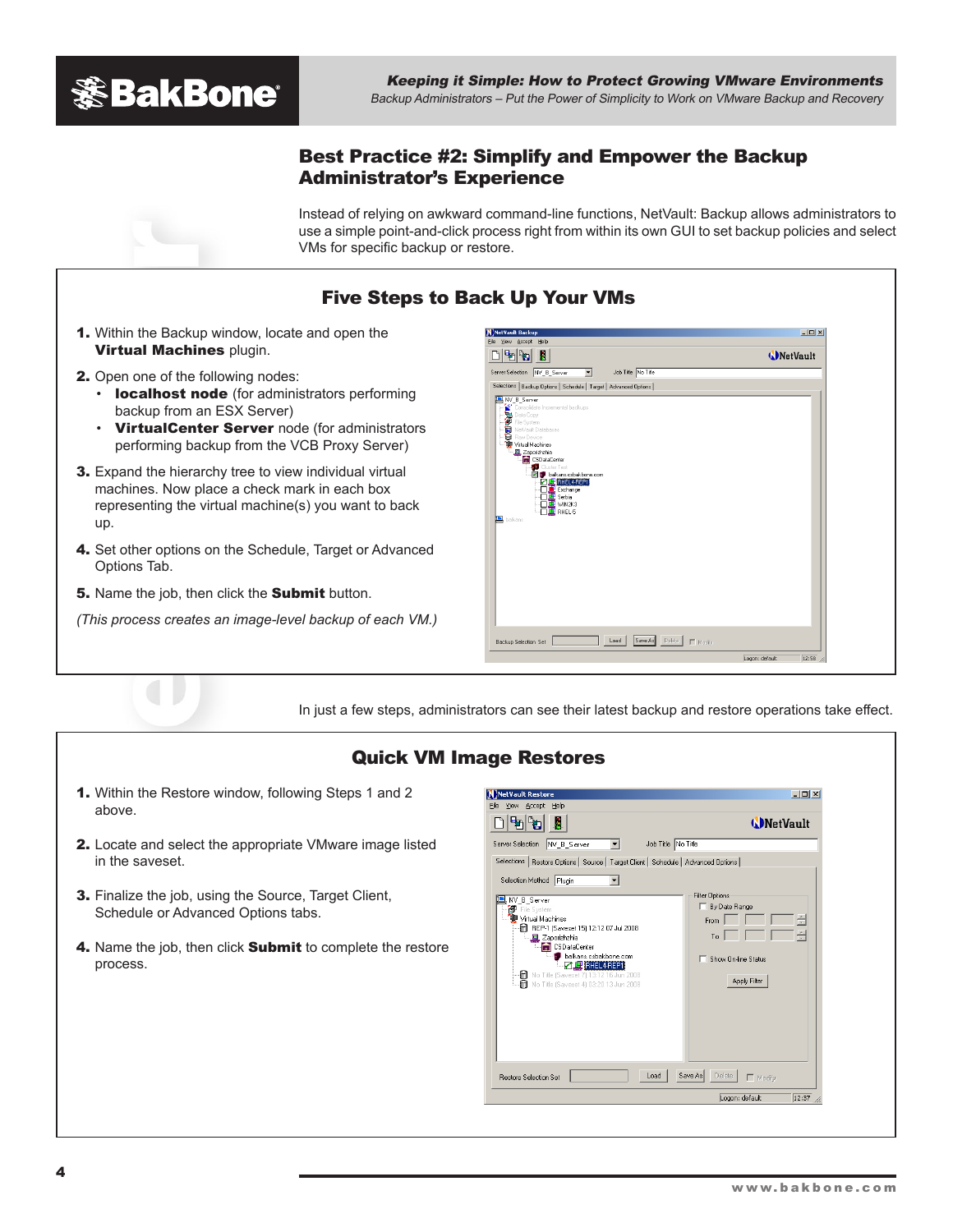

## Best Practice #3: Replace Scripting with Automation

Administrators looking to use VCB Proxy Server can comfortably set and schedule backup jobs and policies all from within NetVault: Backup's rich GUI. There's no need to perform pre- and postprocessing commands. Such automation leads to significant reductions in time administering and updating backup jobs, as well as a reduction in the risk of manual errors.

### Best Practice #4: Make It Easy to Restore Individual Files or a Full VirtualCenter

NetVault: Backup is designed to protect the VM contents of both individual VMware ESX Servers as well as entire ESX Server clusters. Administrators can perform full-image backups of each VM from either the ESX Server or the VCB Proxy Server.

Administrators using VCB to protect VMs running the Microsoft Windows guest operating system can also use NetVault: Backup to perform file-level backups or restores within these VMs.

#### Restoring Image-Level Backups

NetVault: Backup lets you choose either of the following methods to restore the image-level backups:

- Restoring Image Backups Using VCB This method is also known as COS-less restore as it does not use the Service Console Operating System to restore data. To use this method you must install the VMware Converter on the VCB Proxy Server. The VMware Converter can be downloaded from the VMware website at http://www.vmware.com/download/converter/. This method gives you the flexibility to restore to either the original ESX host or to an alternate ESX Host.
- Restoring Image Backups Using Service Console This method is also known as COSbased restore. To use this method, an instance of the VMware Plugin must be running on the ESX Server. You will then be restoring the image to the original ESX host.

## Easy File-Level Backup of a VM via VCB

- 1. Within the Backup window, locate and open the Virtual Machines plugin.
- 2. Open the VirtualCenter Server node (for administrators performing backup from the VCB Proxy Server)
- **3.** Expand the hierarchy tree to view individual virtual machines. Right-click on the specific Microsoft Windows VM whose files you want access. Then, select **Mount**. (This mounts a snapshot of the VM to a temporary area on the VCB Proxy Server.)
- 4. You should now be able to see the VM's specific disk drives, files and folders. Place a check mark in each box representing the files or folders you want to back up.
- 5. Use the Backup Options Tab to define whether or not you want a full backup, incremental backup or differential backup.
- 6. Set other options on the Schedule, Target or Advanced Options Tab.
- 7. Name the job, then click the Submit button.

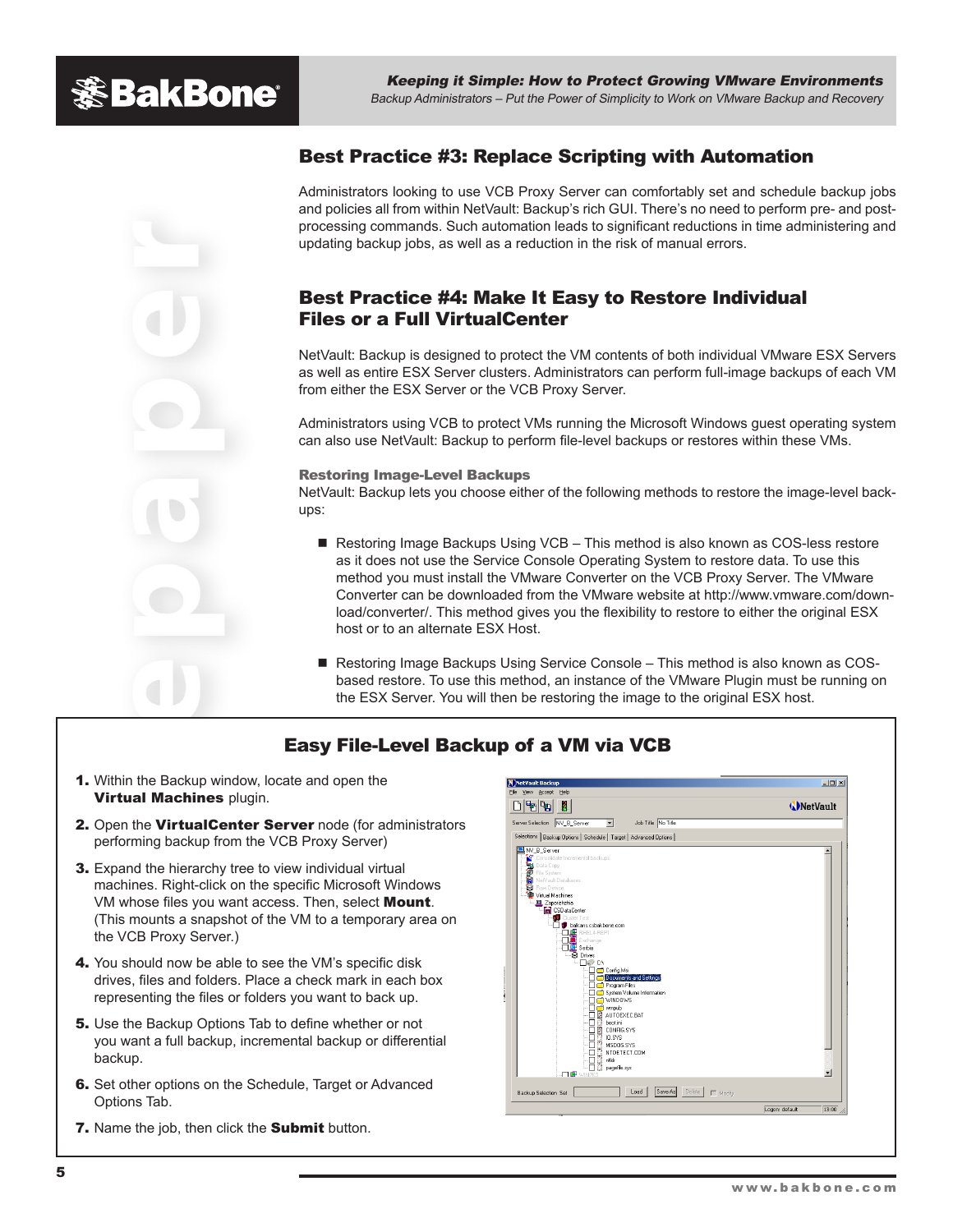Restoring File-Level Backups

The NetVault: Backup VMware Plugin provides the following two methods to restore file-level backups:

- Using Shared Network Drives This method does not require an instance of NetVault: Backup Client to run locally on the VMware machine. File-level restores are performed to the shared network drives on the virtual machines using the Filesystem Plugin installed on the VCB Proxy Server. Since the Filesystem Plugin is automatically installed with a NetVault: Backup Client, no additional software is required for this type of restore.
- Using Native Filesystem Plugin This method is suitable if an instance of NetVault: Backup Client is already running on the virtual machine for backup and recovery of other data. The virtual machine is treated as any other physical NetVault: Backup Client for the file system restores.

This is truly scalable data protection, capable of spanning from individual files up to a complete VirtualCenter environment.

### Ensuring Flexible Restores – For the Present and for the Future

IT organizations seeking to continue growing their virtual server infrastructures don't just care about backup. They really need to know that the backup software will deliver when it matters most with flexible restores that can be manipulated as the situation's needs arise:

- COS-based or COS-less Restores A choice of COS-based or COS-less Image restores, along with a selection of individual file recovery techniques make it easy to restore VMs or individual files from either an ESX Server or from the VCB Proxy Server.
- Alternate Restore Location Restoring to another location is a must for VMware disaster recovery. NetVault: Backup makes it easy to restore data sets remotely to another ESX Server.
- n A wide range of restores available NetVault: Backup supports restoring from the smallest files to a large VirtualCenter environment with multiple ESX Server clusters.
- Application-aware restores Administrators can take advantage of NetVault: Backup's integrated Application Plugin Modules, which are especially helpful in VMware environments that need a more granular, application-specific backup for applications like Oracle or Microsoft Exchange.

## Making Life Simpler and Easier

Administrators also benefit in other ways from using NetVault: Backup with VMware:

- Single-Entry Updates There's no need to re-script a single entry point for each VM. Ideally, a single entry point can propagate automatically to other VMs. If administrators need to move any of these, they can now make just one update, instead of multiple script changes.
- **Global Identifier for Streamlined VM Migration Since NetVault: Backup can track virtual** machines by global identifier (instead of just their individual names), administrators don't need to worry about losing the VM location after using VMotion to move or migrate one or more VMs. In contrast, some backup systems track virtual machines by name only, which can cause the VM location to be lost.
- **Data Protection Visibility for Better Coverage NetVault: Backup offers visibility of the** entire VI tree. This helps administrators ensure that their VM data is fully incorporated into their organization's data protection strategy.